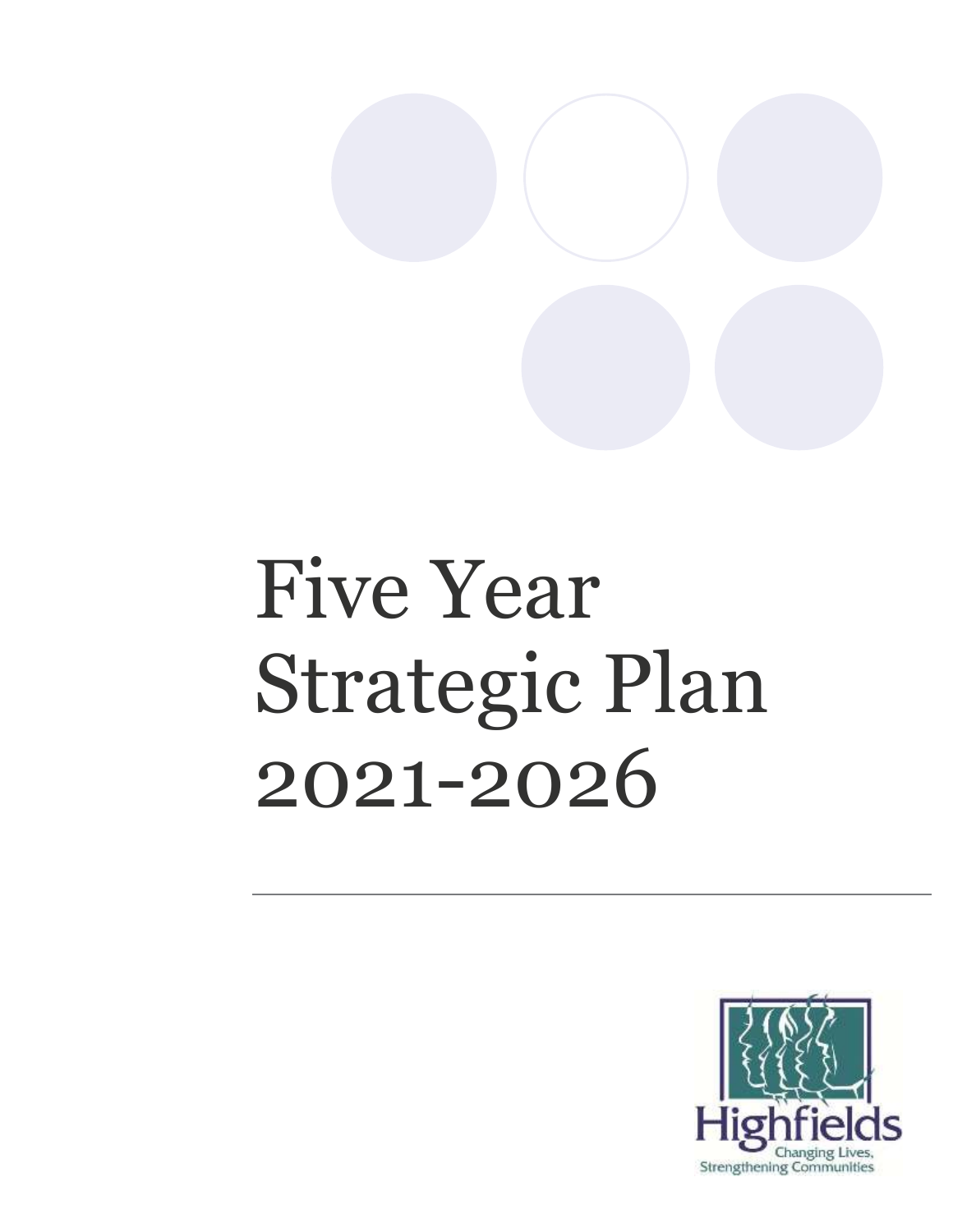# **Table of Contents**

|                                                                                                                                                                                                                                      | Page 3 |
|--------------------------------------------------------------------------------------------------------------------------------------------------------------------------------------------------------------------------------------|--------|
|                                                                                                                                                                                                                                      | Page 3 |
| Organizational Profile <u>expressional and the set of the set of the set of the set of the set of the set of the set of the set of the set of the set of the set of the set of the set of the set of the set of the set of the s</u> | Page 3 |
|                                                                                                                                                                                                                                      | Page 4 |
| Mission and Vision <b>Accepted Accepts</b> Mission and Vision                                                                                                                                                                        | Page 4 |
|                                                                                                                                                                                                                                      | Page 5 |
|                                                                                                                                                                                                                                      | Page 8 |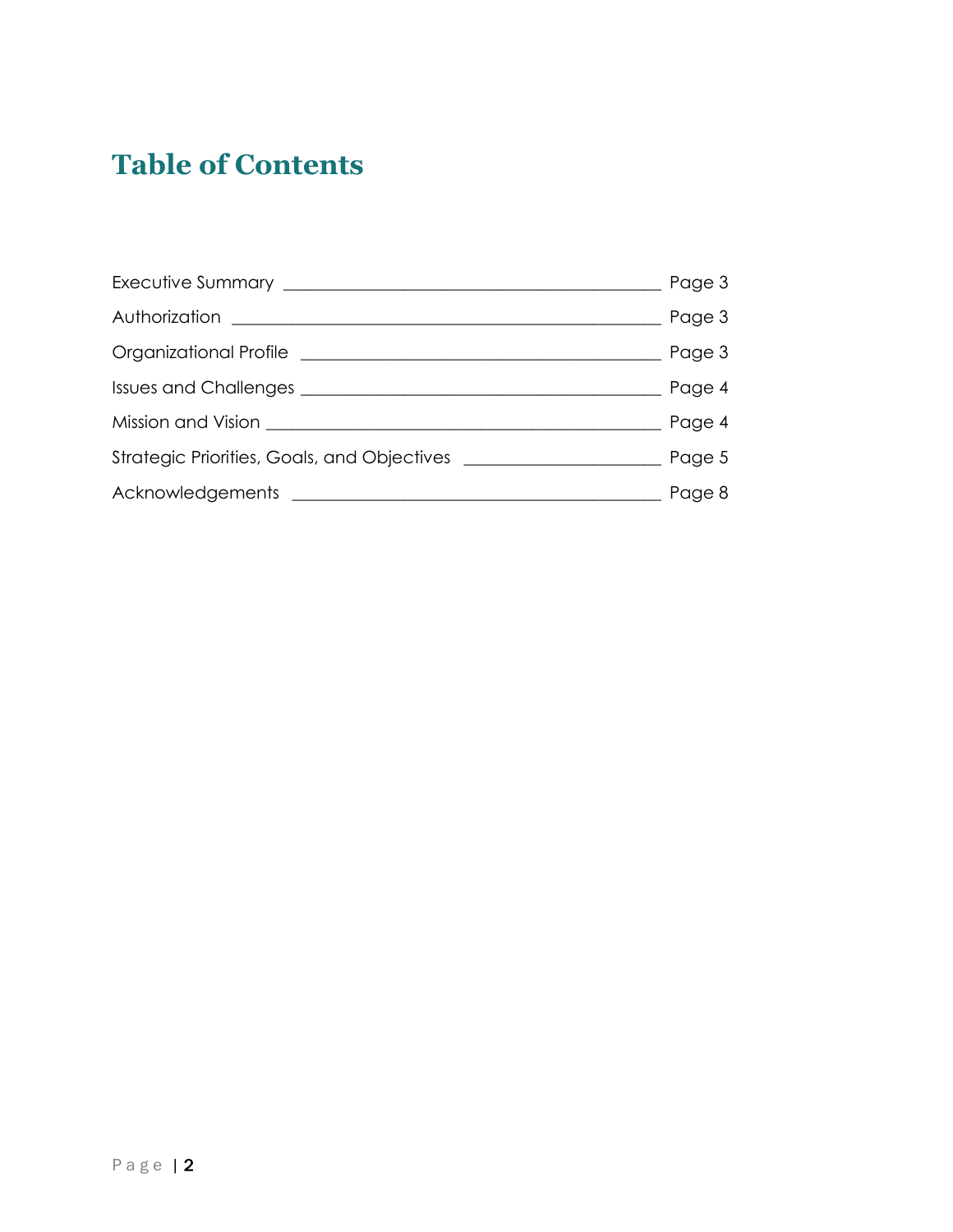#### **Executive Summary**

Since 1962, Highfields has been providing opportunities for youth and families. While the programs and services offered have changed over the years, Highfields' commitment to its mission and vision has remained constant. The plan is written with a five-year outlook and reviewed and updated every two-three years to ensure progress.

The overall purpose of the plan is to provide a clear and concise vision for the next five years and ensure the commitment to achieving the six priorities identified by Highfields, Inc. The major priorities are detailed with goals and objectives in the strategic plan and include:

- Programs and Services
- Development
- Diversity, Equity and Inclusion
- Financial Stability and Growth
- Employee Investment
- Facilities and Infrastructure

The strategic framework detailed in this document is the basis for Highfields to collaborate across all levels of the organization on attaining the goals and objectives in each priority area. The Senior Leadership Team regularly reviews and presents these areas to the Board of Directors to receive their feedback and guidance. The Leadership Team and employees will review priorities and progress annually at the spring agency roundtable. The Continuous Quality Improvement Committee within Highfields also monitors the implementation of the plan at quarterly meetings.

#### **Authorization**

Highfields Board of Directors, Leadership Team, and employees participate in regular meetings where a range of information, such as financial reports, program statistics, survey results, and more, is reviewed to ensure ongoing awareness of the agency's performance, strengths, challenges, and opportunities. Based on this key information, the Board, Leadership Team, and employees partner to establish organizational goals and objectives relevant to each priority area. Once the plan is finalized and approved by the Board, the plan is posted on Highfields' website for review by the public.

#### **Organizational Profile**

Highfields, Inc. began in 1962 as a residential camp for troubled boys in Ingham County. The founders truly believed that with the right opportunities and resources, people can change their lives for the better. Over time, Highfields recognized the importance of providing support to families at their earliest point of need and sought opportunities to intervene beyond residential treatment. Today, Highfields has grown from a small camp to a multi-purpose, human services organization that provides services across 13 counties in Michigan. In addition to the foundational residential services, the agency also serves children and families in their homes, communities, and schools.

At the Onondaga Campus, residential treatment provides Phoenix, a long-term program, and Stabilization, a short-term program. They are both designed to help adjudicated boys, ages 11-17, change their behaviors and thought processes. Through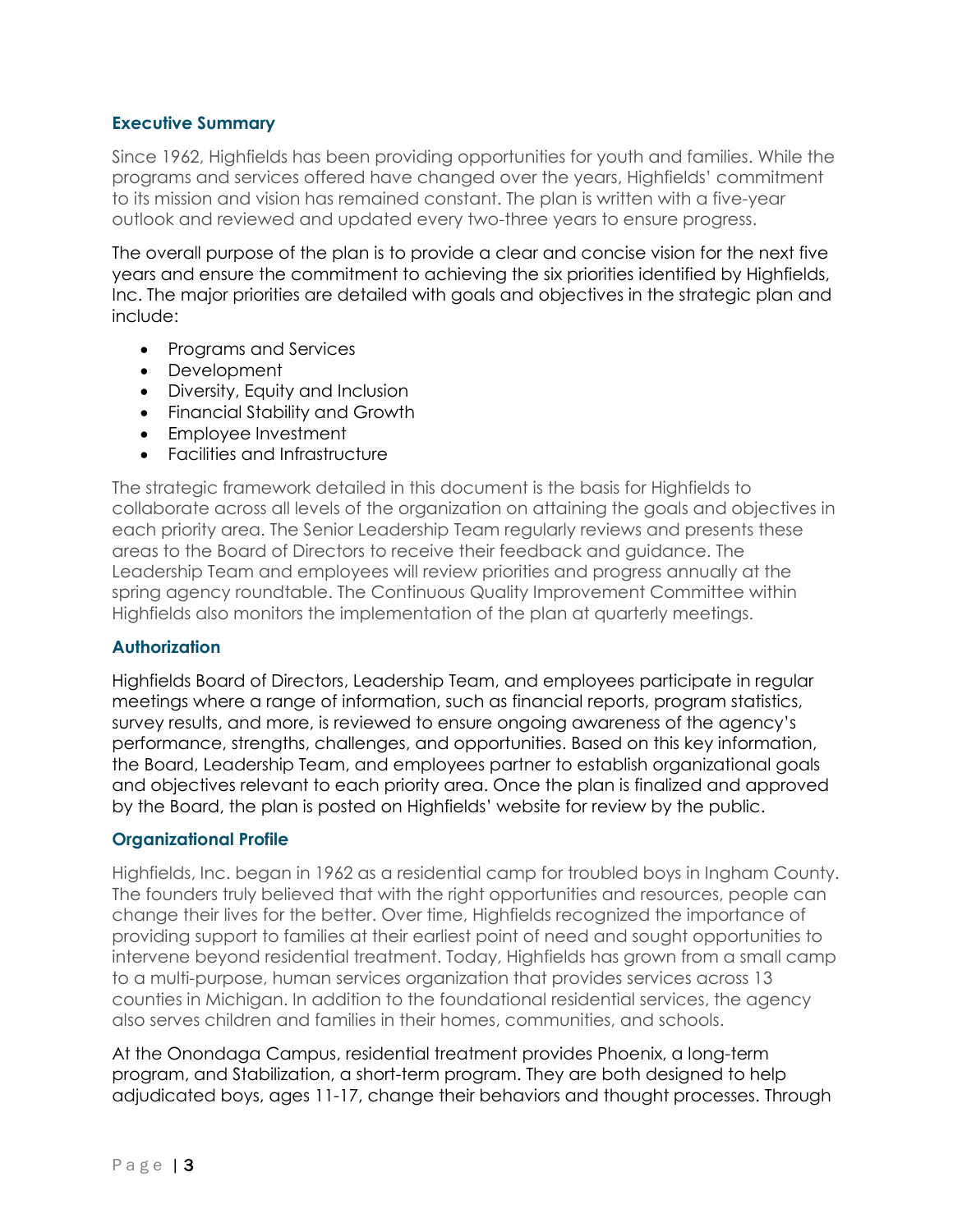residential services, youth learn independent living skills and begin to take responsibility for their own lives.

Community Services operate out of four satellite offices to provide a number of different programs aimed at addressing family stability and mental health needs. These programs incorporate evidence-based practices to keep families happy, healthy and safe, with an emphasis on preventing out-of-home placement and need for hospitalization for the children. Services are provided in the families' homes and communities to best suit their needs.

Educational Services are comprised of four programs. Breakthrough is an experiential education program designed to build leadership, communication and teamwork for groups of all types, and is based in Onondaga. Reaching Higher is an after-school program that Highfields provides in eight schools across the greater Lansing and Jackson areas. It creates a learning environment for elementary and middle school students, which helps reinforce academics and builds social skills. Ingham Academy and PRIDE are programs provided in an alternative high school setting in conjunction with the court and school district. They help students learn life and social skills to become more knowledgeable and confident in their own skills and abilities.

#### **Issues and Challenges**

In the fall of 2020, Highfields collaborated with Spectrum Consulting Group to assist Highfields' strategic planning process. This process included a SWOT analysis, PEST analysis, and surveys of employees, senior leadership, and the Board. The central challenges identified through that analysis include enhancing financial stability, embracing diversity, equity, and inclusion, increasing employee retention, diversifying the fund portfolio, and adapting to external challenges (i.e., COVID-19, the changing economic environment, virtual landscape, etc). Effectively adapting to virtual platforms is key to retaining the quality of services in a competitive market.

The analysis also identified strengths and opportunities in expanding evidence-based programs, maintaining strong leadership and commitment to positive culture, initiating a strong foundation for diversity, equity, and inclusion practices, and operating with flexibility, among others.

To address these and other priority areas, Senior Leadership and the Board of Directors established the following mission, vision, strategic goals and objectives.

# **Mission & Vision**

#### *Our Mission:*

*To provide opportunities to children, youth and families to become more responsible for their own lives and strengthen their relationships with others.*

# *Our Vision:*

*Ignite strength, hope and resilience to create bright futures for children, families and communities.*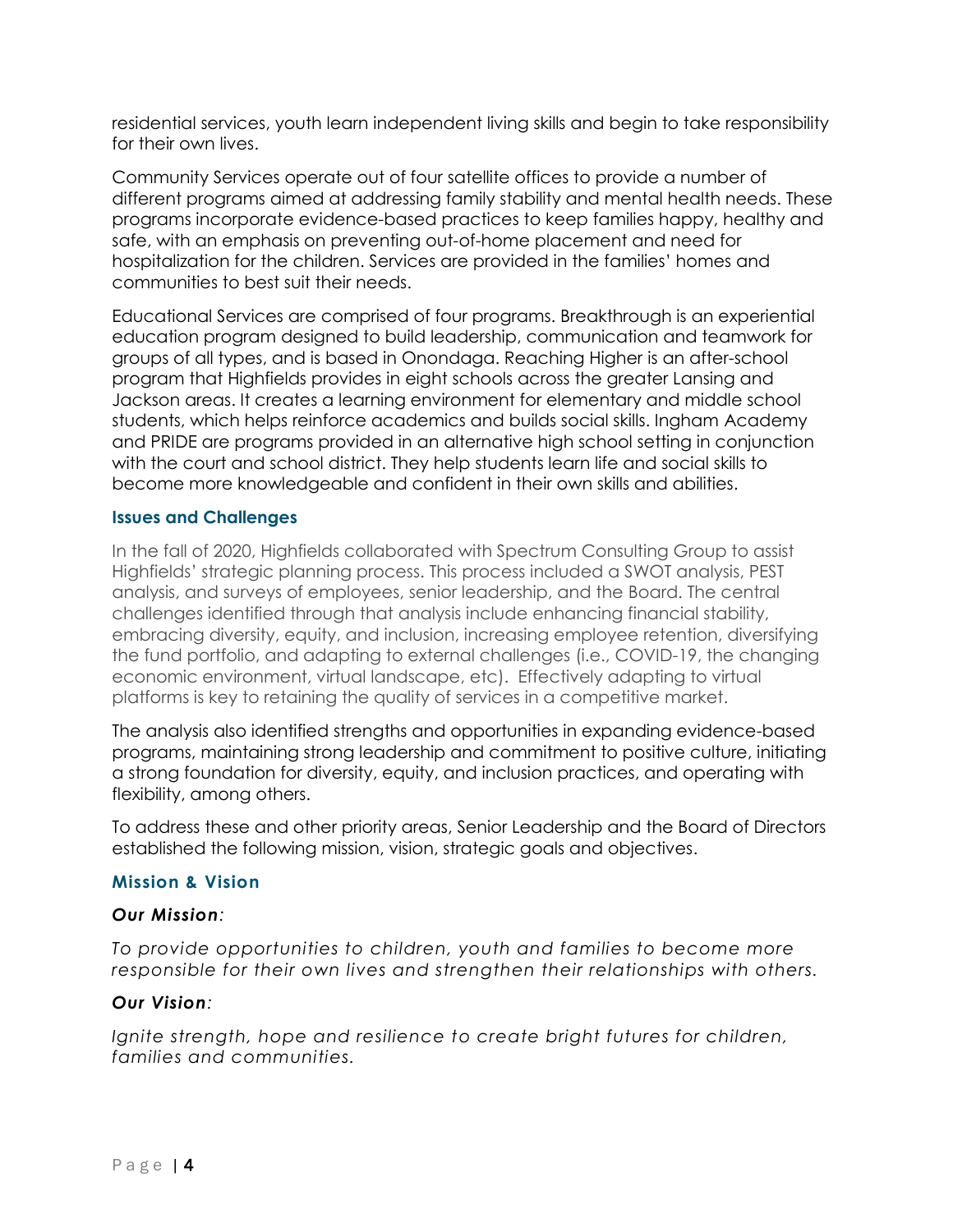#### **Strategic Priorities, Goals and Objectives**

*[As noted by the COA:* 

*Goals are broad statements related to the organization's mission that state what the organization hopes and expects to achieve. Objectives are specific measurable steps or milestones used to measure progress toward achieving identified goals. Strategies for achieving each goal should be specific]*

#### **Priority 1: Programs and Services**

**Vision Statement:** Provide high quality programs and services with fidelity that result in positive outcomes among children and families.

#### **Priority Goals**

- 1. Strengthen community support and awareness in the counties where Highfields' presence isn't as "visible and known."
	- a. Identify and prioritize the counties and communities that need to be addressed and formulate a plant to do so by the end of 2021. (Clare, Isabella, Ionia and Lenawee)
- 2. Improve the outcomes database and tracking procedures, helping staff use data strategically to improve outcomes among children and families served by Highfields.
	- a. Fully implement the Bizstream/Youth Center (database) into the residential program by December, 2021.
	- a. Review FamCare for it's long term usefulness/effectiveness as a Community Services database by February, 2022.
- 3. Continue to implement Evidence Based Programs (EBP) where possible in conjunction with the state's move toward the "Families First Prevention Act" allowing for Title IV-E federal "prevention dollars" to be spent on "out of home placements.". (note: this legislation requires EBP be used by the state) (ongoing)

#### **Priority 2: Development**

**Vision Statement:** Create a growing, balanced development plan to support Highfields' programs, employees, and ensure positive outcomes for children and families.

#### **Priority Goals:**

- 1. Improve donor engagement to attract and retain donors
	- a. Utilize existing metrics to measure new and returning donors, and creating long term data trends.
- 2. Utilize our employees to be our ambassadors; educate them all about the entire array of Highfields' services.
	- a. Allocate time in each of our annual staff roundtables to highlight the diversity of Highfields programs.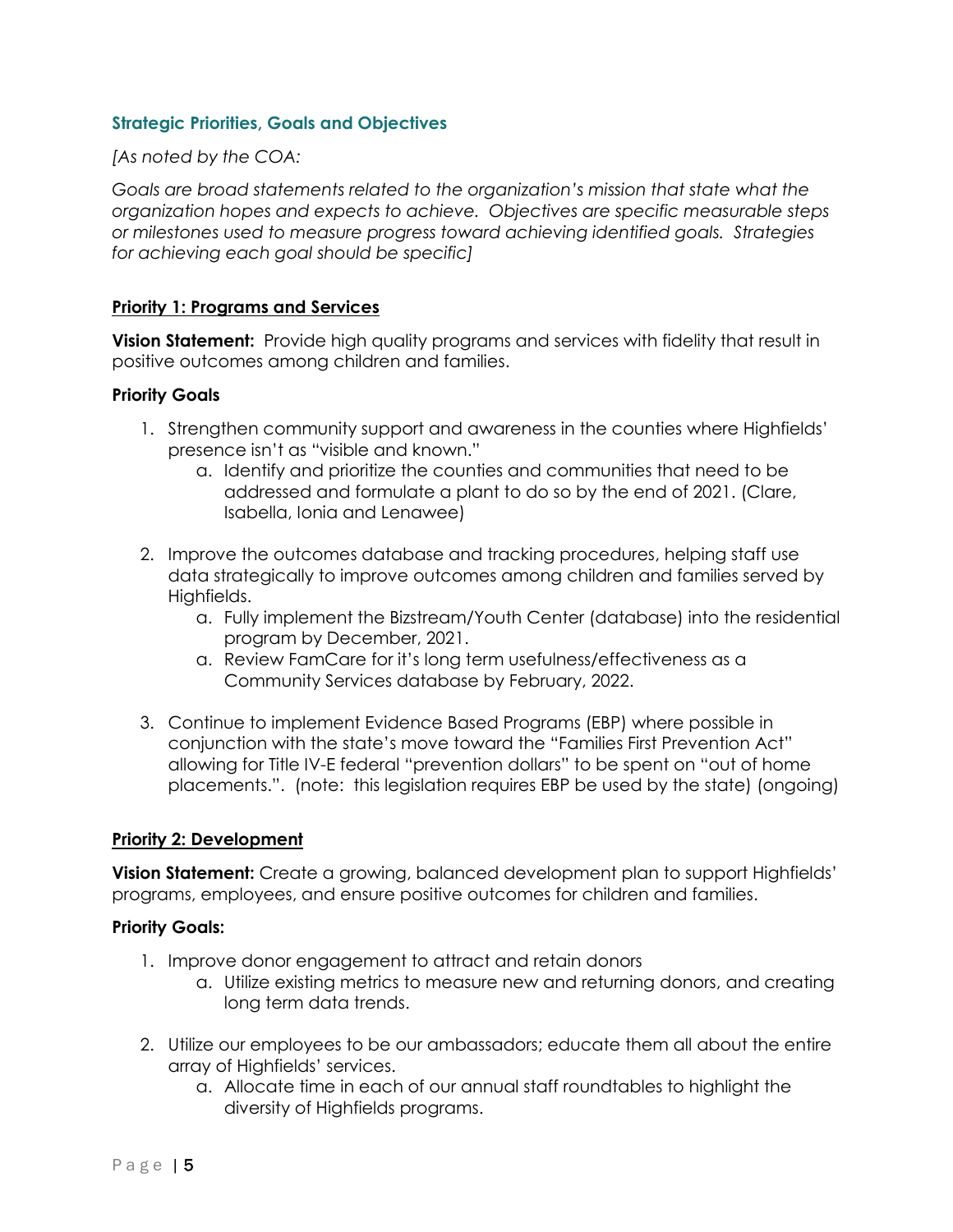- b. Produce information to be used during new staff orientation that highlights Highfields programs (by March, 2022.
- 3. Create a balanced fundraising plan to attain major gifts and increase planned giving.
	- a. Produce/create an annual fundraising calendar that includes all aspects of a balance development plan, by December, 2021.

#### **Priority 3: Diversity, Equity and Inclusion**

**Vision Statement:** Create an empowering environment based on principles of equity and inclusion that fosters the exchange of ideas, recognizes and challenges bias, and emphasizes the value of our collective differences to deliver equitable services to children and families.

#### **Priority Goals:**

- 1. Expand the capacity for all employees and leadership of Highfields to be able to discuss cultural differences, and address those differences with an educated, sensitive and trained response.
	- a. Develop a DEI Road Map for Highfields by August, 2021.
	- b. Implement Phase I "Leadership Transformation" (education, self assessment and coaching) by August, 2021.
	- c. Implement Phase II "Staff Transformation" (education, self assessment and coaching) by March, 2022.
- 2. Create a long-term sustainable DEI plan that will be staff lead.
	- a. Establish a DEI Council to lead Highfields through the implementation of the identified DEI Road Map by February, 2022.
	- b. Work with a consultant to help guide/coach Highfields through this process.
- 3. Review and ensure all policies, procedures, and resources are equitable and inclusive across Highfields.
	- a. Utilize the DEI Council to provide leadership in this area by December, 2022.

#### **Priority 4: Financial Stability and Growth**

**Vision Statement:** Equip employees, services, and infrastructure with necessary resources to effectively sustain programming.

#### **Priority Goals:**

- 1. Analyze Highfields' different revenue streams and improve Highfields profitability rate.
	- a. Using existing metrics, track the agencies revenue vs expenses on a monthly basis.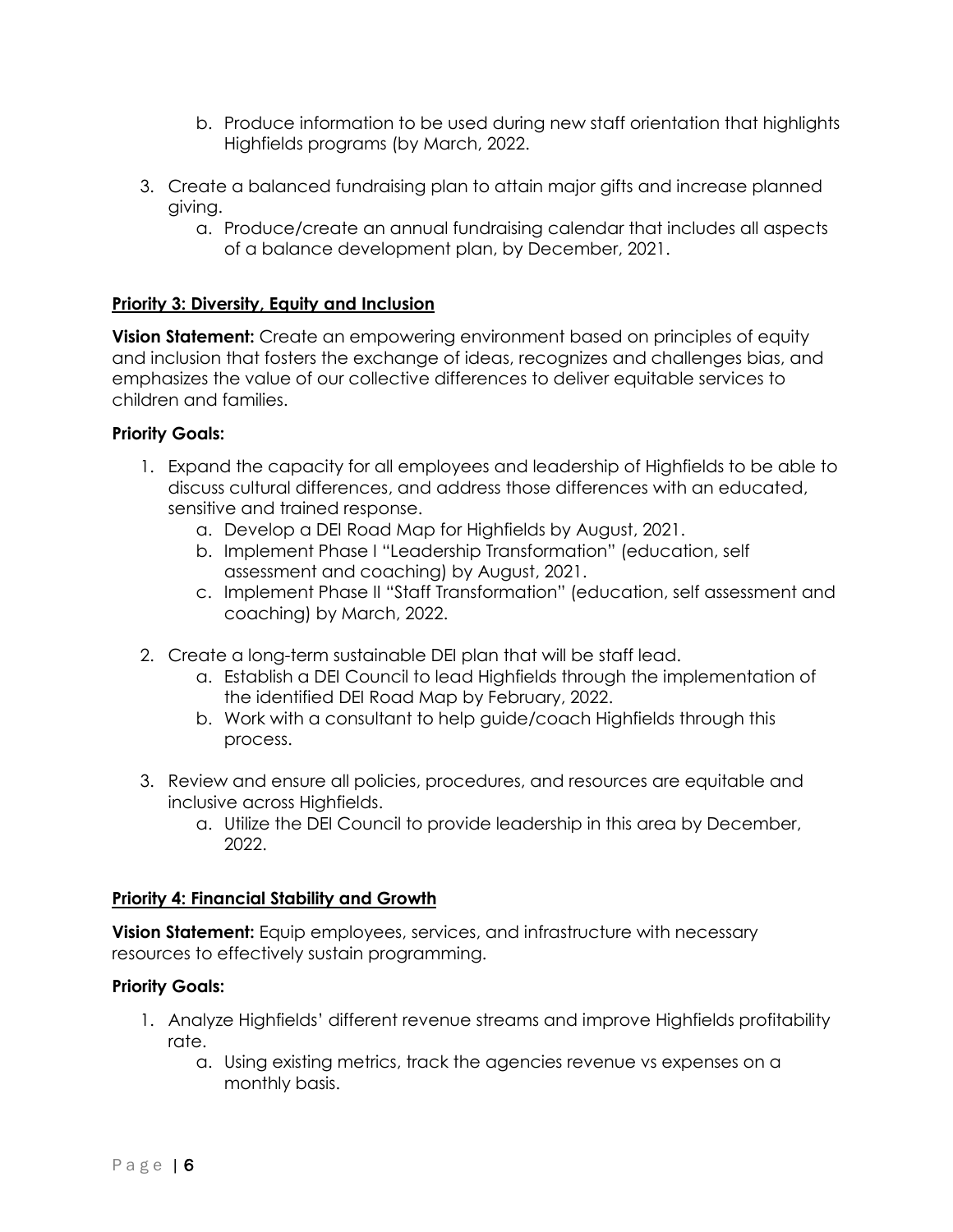- b. Evaluate each program revenue "center" by percentage to identify and plan for risk mitigation (ensuring that a balanced approach to revenue diversification exists) by December, 2021.
- 2. Move Highfields financial software and accounting to the "Cloud."
	- a. Fully implement "cloud based financial software" by December, 2021.
- 3. Evaluate/monitor all contracts and programs for their financial viability.
	- a. Establish benchmarks for Highfields' 5 biggest programs of "base revenue" needed to ensure that the program would be profitable as a "stand alone" by March, 2022.
	- b. Track this information on a quarterly/monthly basis.

# **Priority 5: Employee Investment**

**Vision Statement:** Invest in a workplace culture that supports, engages, and develops employees to positively impact children and families.

# **Priority Goals:**

- 1. Sustaining engagement of employees through open, consistent, effective communication to all employees and acting responsively to their needs
	- a. Engage in monthly email updates, allowing for feedback loops from employees.
	- b. Have quarterly employee newsletters.
	- c. Hold agency roundtable meetings 2x each year.
	- d. Plan for recording/sharing of meetings/information for employees who cannot attend in person meetings.
- 2. Conduct a review of job classification/paygrade system
	- a. Form a task group by August, 2021 with work to be completed by September, 2021.
- 3. Conduct a wage study to identify and address those positions with the greatest wage disparity in the study.
	- a. Form a task group by September, 2021 with work to be complete by October, 2021.
- 4. Providing effective training and necessary resources to support continuing excellence of services for children, families, and communities
	- a. Evaluate resources to potentially allow for the hiring of a training coordinator by March, 2022.

# **Priority 6: Facilities and Infrastructure**

**Vision Statement:** Support employees and services through modern and safe facilities, current technology, and data security.